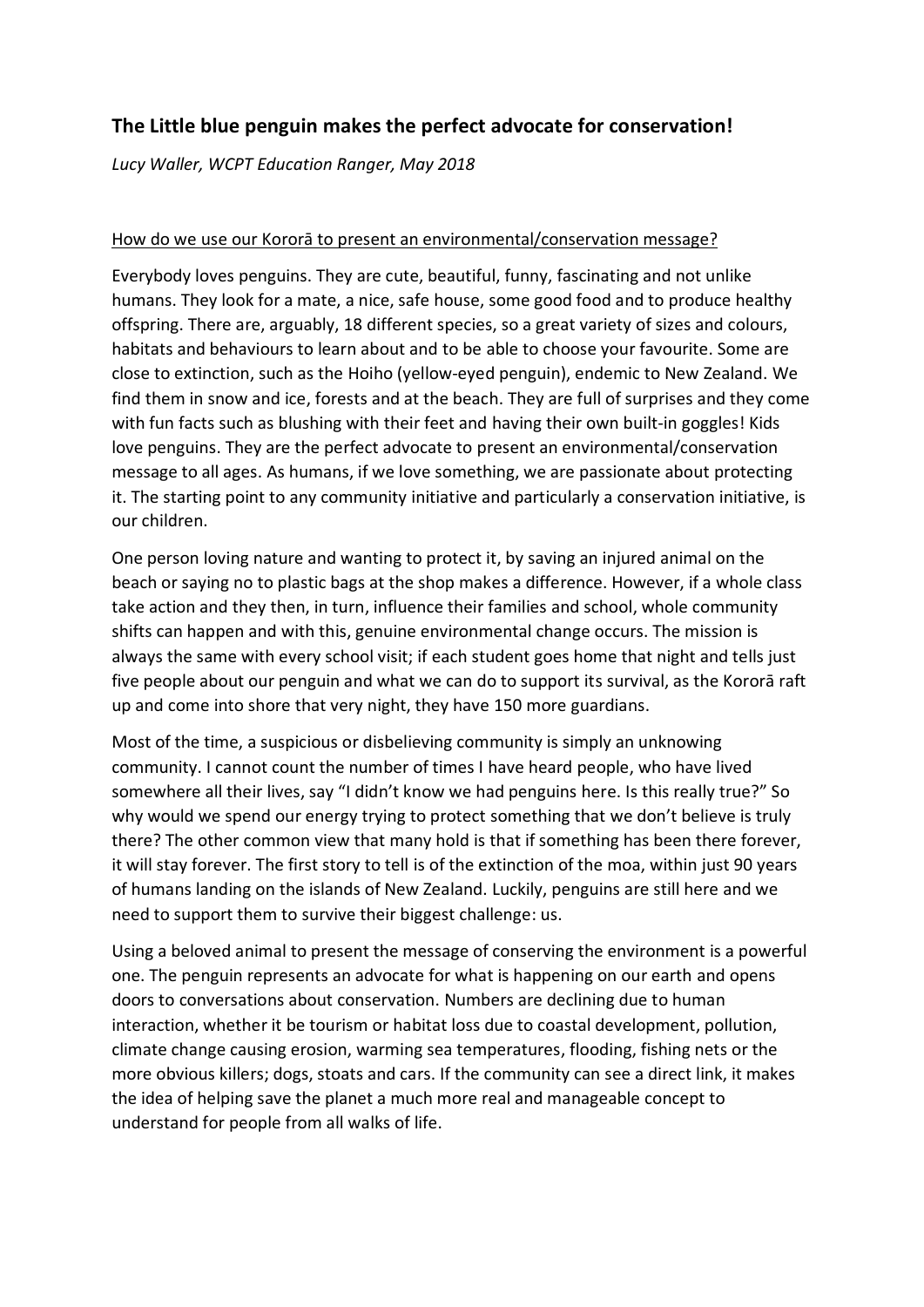## How can a school adopt this idea as part of their curriculum?

The WCPT is welcomed into schools, armed with Kevin the taxidermy Kororā and Toni the Tawaki (Fiordland crested penguin; the South Island West Coast's second resident penguin). We visit schools and educate the students about penguins, thus encouraging discussions about the environment and conservation issues. It is never a difficult mission to get the kids, and staff I should add, to fall in love with penguins, excited to find out that they have these wonderful creatures on their local beaches and then devastated to find out the struggle of survival they face due to humans! Using the WCPT's Blue Penguins & Other Seabirds resource book, which links games and activities throughout the entire curriculum, fitting into any subject, the kids get involved in activities to learn lots of facts and then moving on to learning how to become the 'Guardians of their penguin'.

"I found the Blue Penguins and Other Seabirds resource a great resource for inquiry-based learning. It provided clear links to the curriculum which helped with planning lessons and also provided appropriate ideas for students to "take action" and contribute to social change here on the West Coast." (Jade Blackman, Year 3 Teacher, St Patrick's Primary School, Greymouth)

The very motivated St Patrick's Primary School's year 3 class took their actions a few steps further. After using the education resource independently and very successfully, they then brought the topic alive with a Penguin Ranger visit and some field trips. Footprint spotting on the local beach enabled them to learn how to spot the difference between the tracks of penguins and other seabirds and a look at their nesting habitat encouraged them to investigate breeding activity. "I enjoyed it when Lucy brought in a trap and the threats. Also when we made nesting boxes and when we made some footprint moulds." (Charlee, Year 3)

They were then inspired to design and build their own nest boxes for the local colony. A whole community appeared Saturday morning to celebrate the work of the children, to learn about penguins and how to preserve them, but also to see with their own eyes that there are indeed penguins on their local beach; the same beach they have grown up with for the past 30 plus years. A fantastic day of education, coming together, a beach clean-up, some communal fresh air and a walk; what a success for a community and the penguins!

## (Patrick McBride's video of the day can be found here: [www.facebook.com/McBrideVision/videos/1554125437968379/\)](http://www.facebook.com/McBrideVision/videos/1554125437968379/)

St Patrick's Primary School's year 3 class have since taken their actions even further and have gone onto becoming "Penguin Rangers" themselves, teaching overseas visitors how to protect their wildlife and, this year, dedicating their studies to sustainability and threats to native birds using their theme "One God, One World". A success story for a year 3 class, a school, a community, a local penguin colony and thus the environment.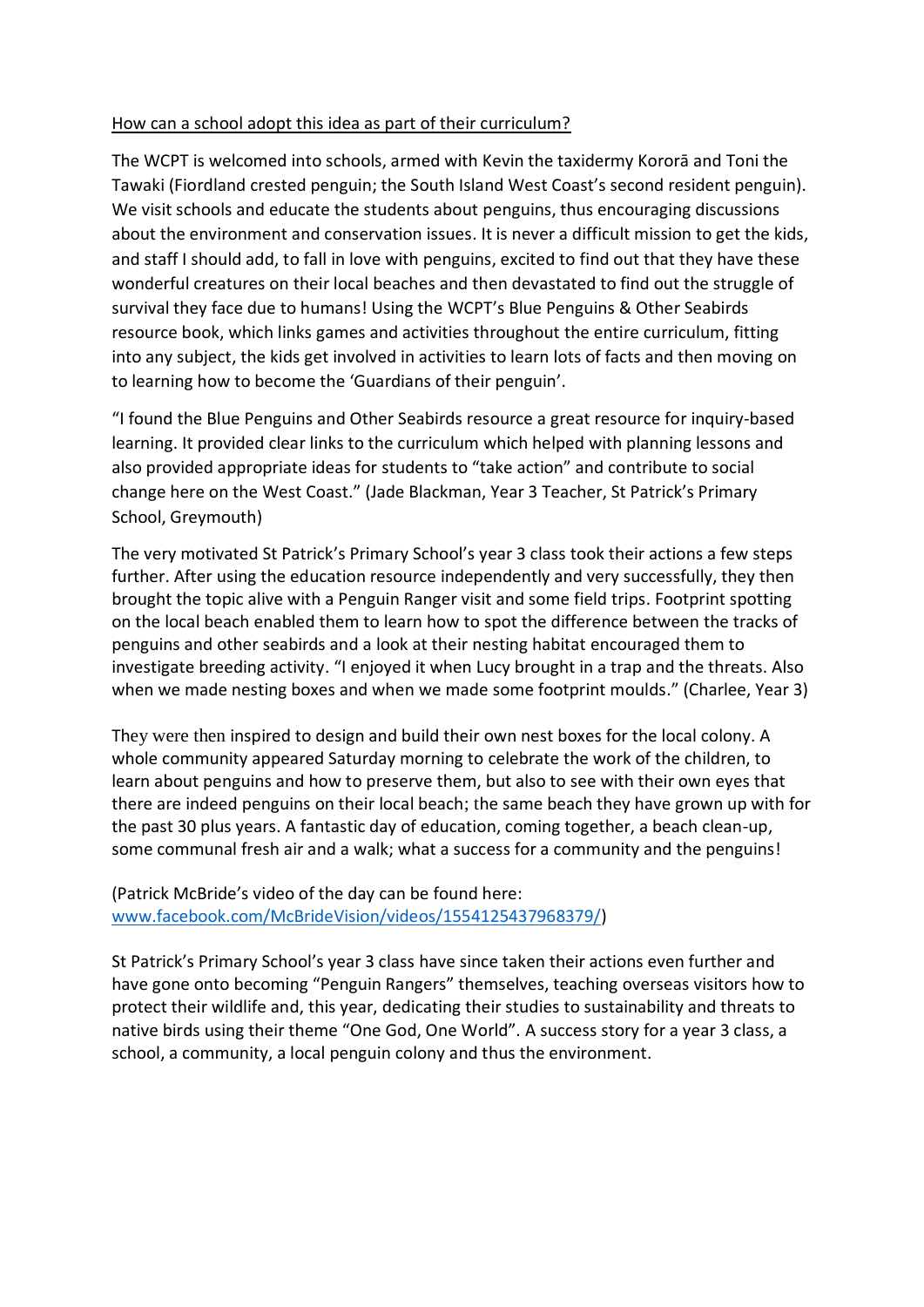Photos



The students are very proud to be Penguin Rangers and educate others about their Kororā.



Sharing their knowledge and advising American visitors, Michaela and Niko, how to be responsible visitors to New Zealand.



Plaster of Paris footprint moulds bring the penguins' tracks in the sand to life for the students. Parents get involved in the activities too and can then do this at home as a family.